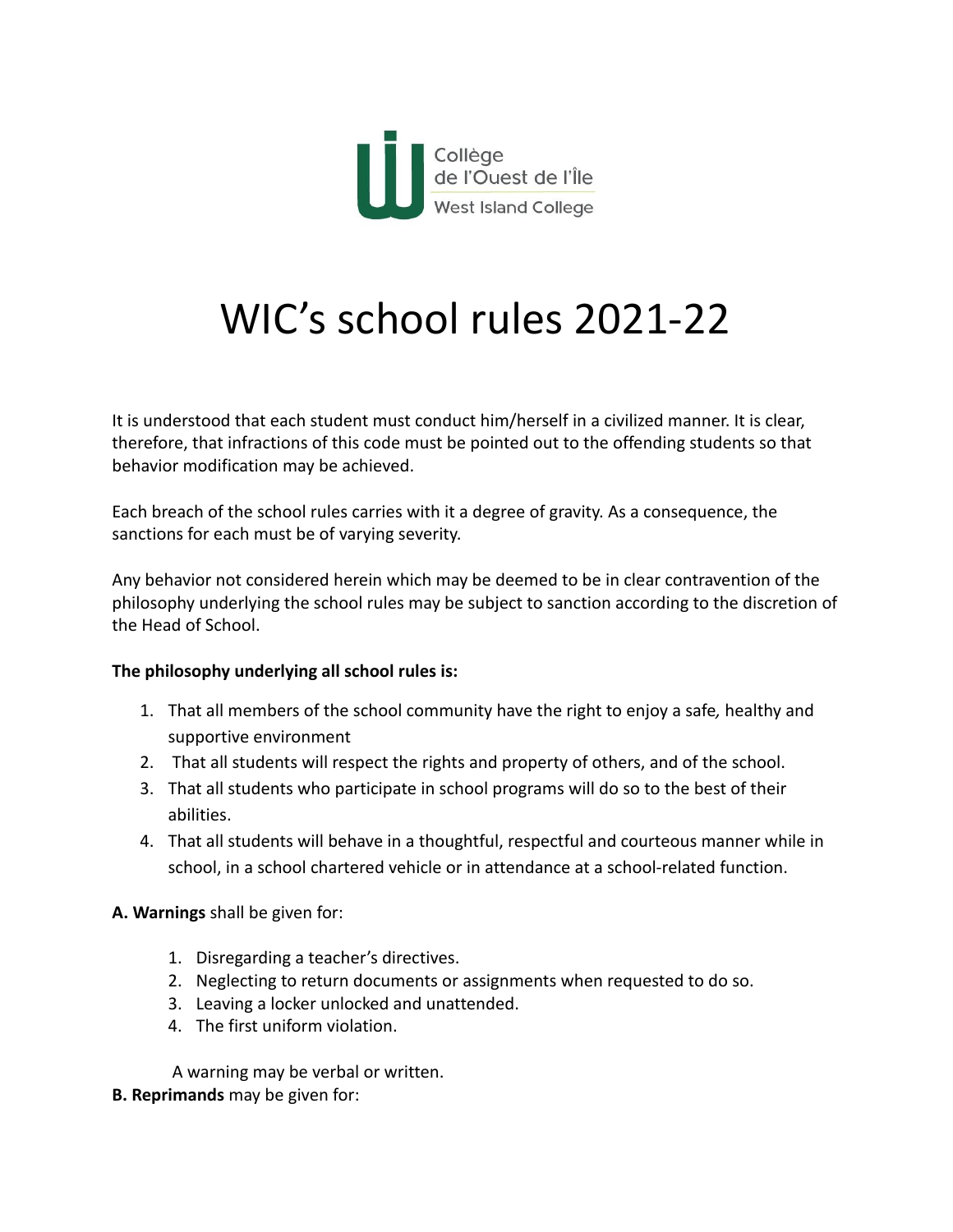- 1. Multiple uniform violations.
- 2. Being late for class.
- 3. Chewing gum.
- 4. Eating in areas other than those designated
- 5. Not respecting the French environment of the class.
- 6. Using inappropriate language.
- 7. Inappropriate behavior during assemblies.
- 8. Running in the halls.

A reprimand is a written warning, in addition to with a meeting with the level director.

#### **C. Detentions** may be given for:

- 1. The use of profane, abusive, discourteous or insulting language
- 2. Inappropriate treatment of school property or property of others
- 3. An accumulation of reprimands
- 4. Copying homework from others
- 5. Disregarding a staff member's warning
- 6. Being consistently late for school (first period)
- 7. Being consistently late for class
- 8. Using a cell phone during an inappropriate time
- 9. Contravening WIC's Technology Pledge
- 10. Bullying\*
- 11. Harassment\*\*
- 12. Threats
- 13. Defamatory libel

A detention consists of approximately two hours of reading, writing or work sessions after school at the discretion of a level director or the Head of School. Two detentions during a term will prevent a student from qualifying for the Headmaster's List as that individual will receive an "N"(needs improvement) in the citizenship evaluation section of the report card. Furthermore,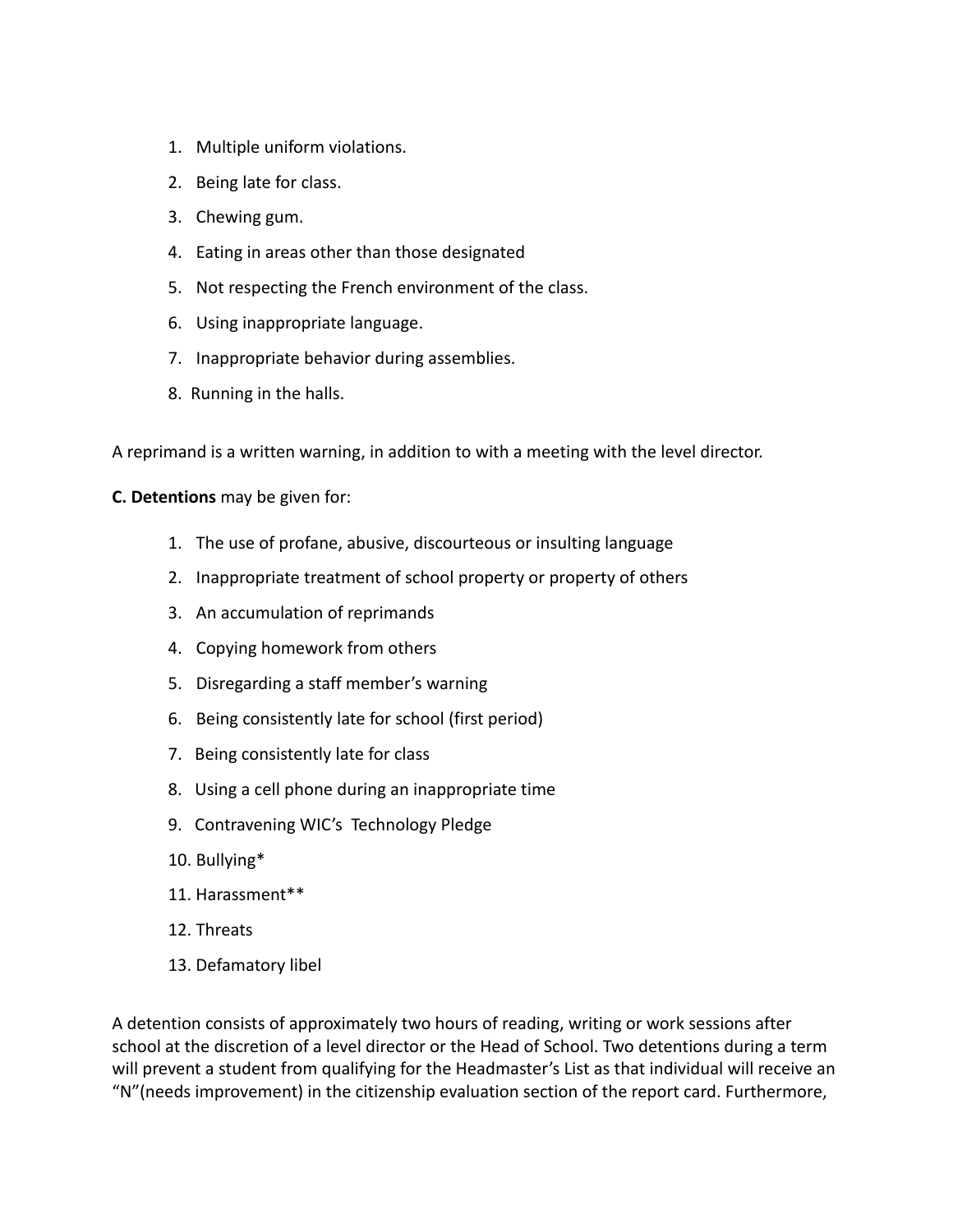an accumulation of detentions could result in the student attending an extended detention or a suspension. The student could also be placed on probationary status.

**D. Suspension** from school may apply to the following cases:

- 1. Cheating/plagiarism
- 2. Skipping class or school
- 3. An accumulation of Detentions
- 4. Fighting, intimidation
- 5. Defacing school property or the property of others
- 6. Inappropriate behavior or attitude
- 7. Smoking and vaping
- 8. Multiple contraventions of WIC's Technology Pledge
- 9. Bullying\*
- 10. Harassment\*\*
- 11. Threats
- 12. Defamatory libel

A suspension can be assigned to be in-school or out-of-school. In-school suspensions usually take place on pedagogical or vacation days and/or Saturdays. Out-of-school suspensions are used in cases when the administration considers that it would be ill-advised to allow the student to be present in school until the issue is resolved.

**E. Expulsion** from school may be affected in the following cases:

- 1. An accumulation of suspensions
- 2. A willful act which results in the defacing, destruction, or theft of school property or the property of others
- 3. Directing abusive, discourteous, profane or insulting language towards members of the College staff or its representatives
- 4. Continued cheating/plagiarism
- 5. Possession of weapons (with the exception of a firearm, as stated below) and/or hazardous materials, which places anyone within the school community at risk
- 6. Violent or aggressive behavior resulting in bodily or emotional harm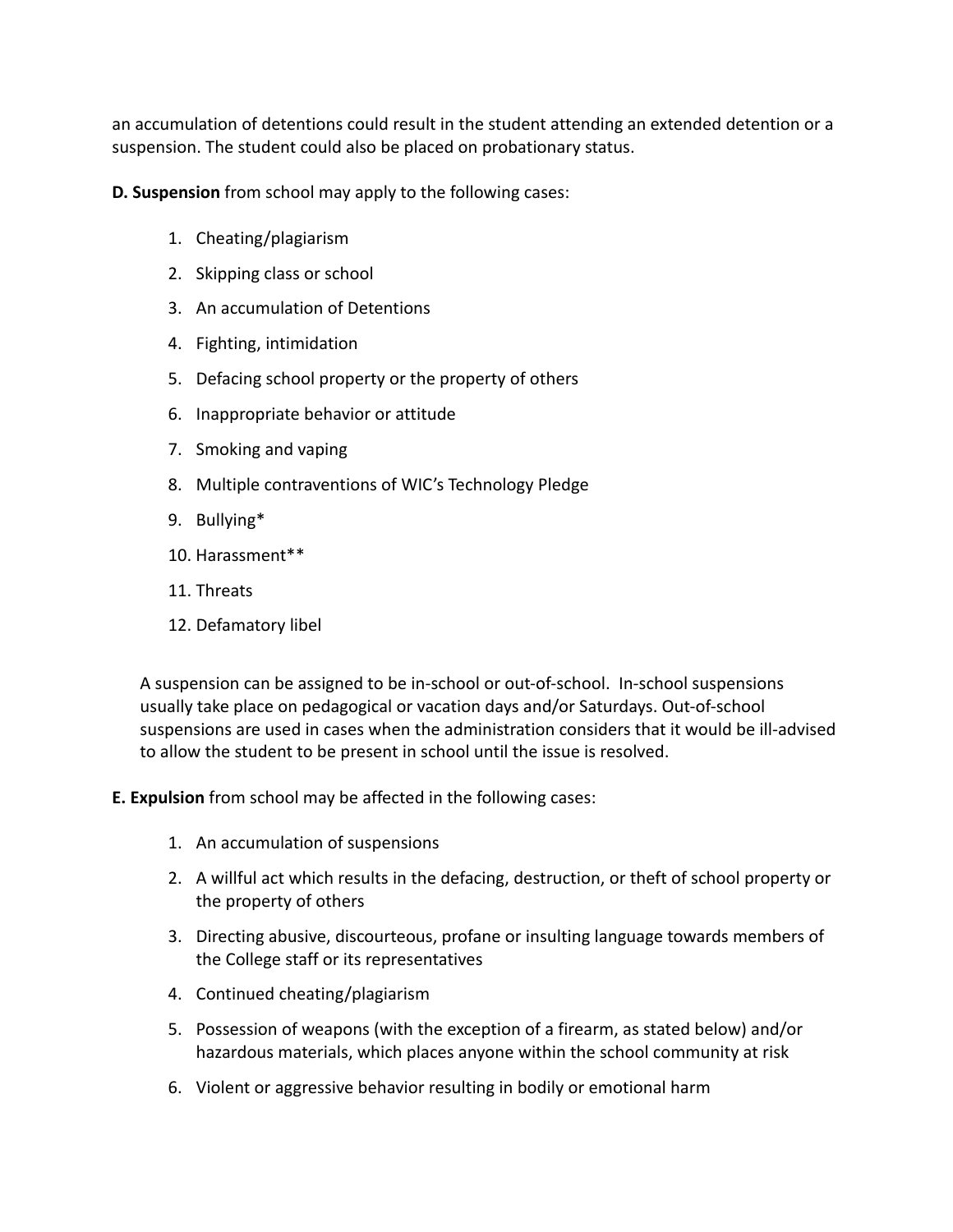- 7. A serious contravention of WIC's Technology Pledge
- 8. Repeated bullying\* or harassment\*\*

**F. Expulsion** from school will apply, de facto, to the following cases:

- 1. The direct or indirect involvement in the use, sale, distribution, possession or consumption of illegal substances, alcohol, cannabis products and/or prescription drugs (with the exception of the personal use of drugs prescribed to the student by his/her physician)
- 2. Use of a weapon and/or a hazardous material (A weapon is defined as any object used with the intent or threat of causing bodily harm.)
- 3. Possession of a firearm
- 4. Involvement in a flagrantly immoral or socially distasteful act
- 5. Criminal use of technology
- 6. Bullying\*, harassment\*\* or threats of a criminal nature
- 7. Defamatory libel
- 8. Sexual harassment\*\* directed toward any member of the school community

Expulsion, as defined in sections E and F, is *effective immediately*.

### **The expulsion process:**

In the case where student expulsion is being considered, the following steps will apply:

- 1) The student and family will be informed of the incident by the Administration
- 2) The student will be suspended indefinitely, pending an investigation into the incident.
- 3) The leadership team will undertake a thorough investigation of the circumstances surrounding the incident and will decide on the sanction to be imposed.
- 4) The Head of school will meet with the family to communicate the findings of the investigation and the sanction to be imposed. A written confirmation of the expulsion will be hand-delivered to the parents and/or sent by registered mail immediately following the meeting.

The decision to expel a student for breaching one of these rules is the responsibility of the leadership team, comprised of the Head of School, the three Level directors and the School Counselor. Once a decision has been rendered, the Head of school shall convene a meeting with the parents and the student to give notice of the decision and rationale (evidence, rules,